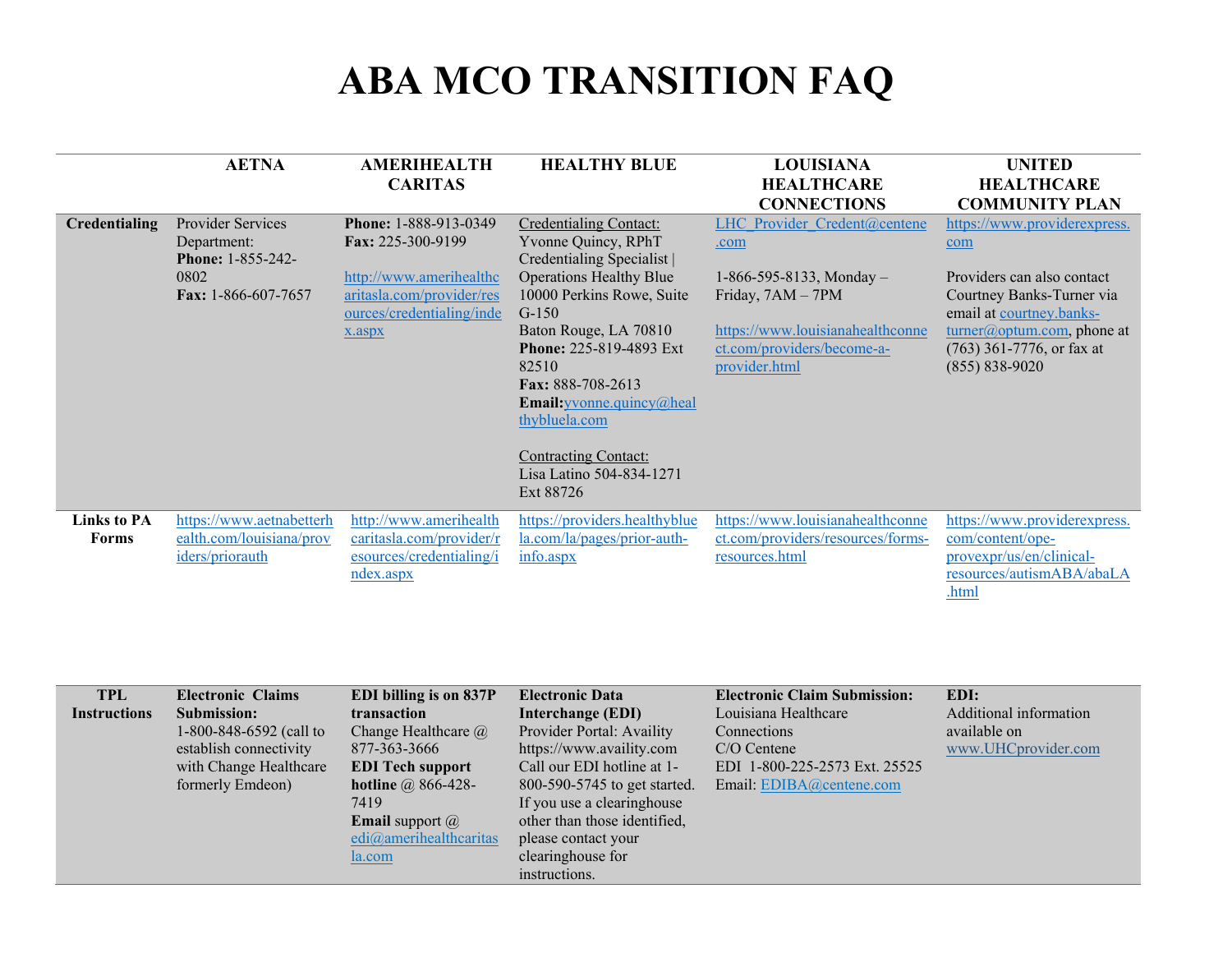|                                                | <b>Paper Claim</b><br>Submission:<br>Aetna Better Health of<br>Louisiana<br>P O Box 61808<br>Phoenix, AZ 85082-<br>1808 | <b>Paper Claim</b><br>Submission:<br>Submitted on CMS<br>1500<br>AmeriHealth Caritas<br>Louisiana Claims<br>Processing Department<br>PO Box 7322<br>London, KY 40742 | <b>Paper Claim Submission:</b><br>Submit claims on original<br>claim forms (CMS-1500 or<br>CMS-1450) printed with<br>dropout red ink or typed<br>(not handwritten) in large,<br>dark font. AMA- and CMS-<br>approved modifiers must be<br>used appropriately based on<br>the type of service and<br>procedure code.<br>Mail to:<br><b>Claims Department</b><br><b>Healthy Blue</b><br>P.O. Box $61010$<br>Virginia Beach, VA 23466-<br>1010 | <b>Paper Claim Submission:</b><br>Louisiana Healthcare<br>Connections<br>ATTN: Claim Processing Dept.<br>P.O. Box 4040<br>Farmington, MO 63640-3800 | <b>Paper Claim Submission:</b><br>Required Claim Forms<br>CMS-1500 Form<br>Mail to:<br>United Healthcare<br>Community Plan Louisiana<br>P.O. Box 31341<br>Salt Lake City, UT 84131-<br>0341 |
|------------------------------------------------|-------------------------------------------------------------------------------------------------------------------------|----------------------------------------------------------------------------------------------------------------------------------------------------------------------|---------------------------------------------------------------------------------------------------------------------------------------------------------------------------------------------------------------------------------------------------------------------------------------------------------------------------------------------------------------------------------------------------------------------------------------------|-----------------------------------------------------------------------------------------------------------------------------------------------------|---------------------------------------------------------------------------------------------------------------------------------------------------------------------------------------------|
| <b>Claims and</b><br><b>Billing</b><br>Contact | <b>Provider Services</b><br>Department.:<br><b>Phone:</b> $1-855-242-0802$<br>Fax: 1-860-607-7657                       | Provider Claims<br>Services:<br>Phone: 1-888-922-0007                                                                                                                | <b>Online Provider Website:</b><br>https://providers.healthyblue<br>.la.com                                                                                                                                                                                                                                                                                                                                                                 | Provider Services:<br>Phone: 1-866-595-8133<br>https://provider.louisianahealthco<br>nnect.com                                                      | Claims/Customer Service:<br>Phone: 866-675-1607                                                                                                                                             |

| Payer ID | 128LA | 27357 | Availity: 00661<br>Change Healthcare: 58532<br>SDS: 16730 | 68069 | 87726 |
|----------|-------|-------|-----------------------------------------------------------|-------|-------|
|          |       |       |                                                           |       |       |
|          |       |       |                                                           |       |       |